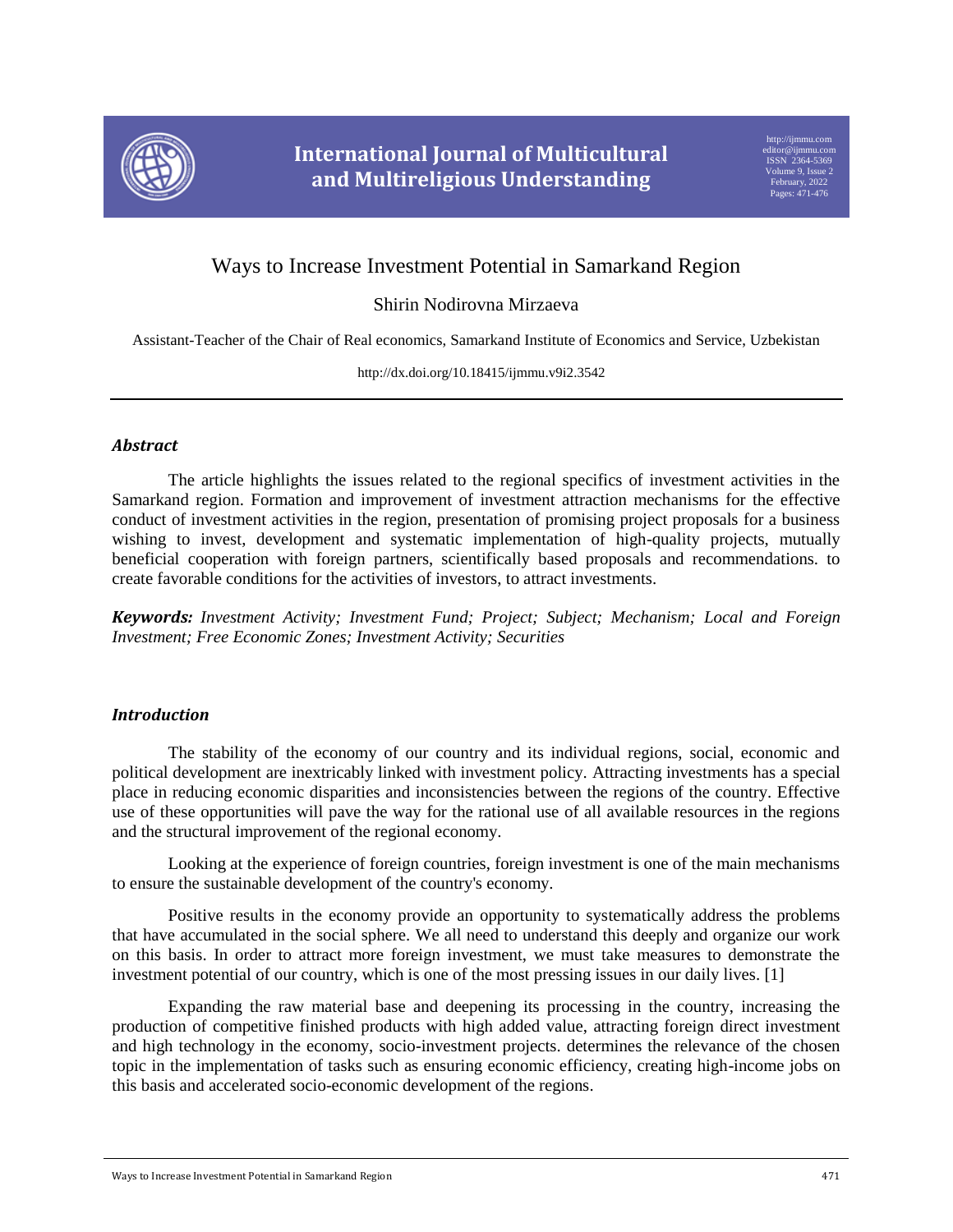Analysis of the literature on the subject:

Investments, their active attraction, creation of a favorable investment climate, organization of factors influencing investment activity in the development of the national economy, including direct, foreign investment and the establishment of enterprises with their participation, the role and importance of investment in the development of regional economic activity .Eclund [3], EDDolan and DS Lindsay [4], U.Sharp [5], L.Gitman, M.Djonk [6], K.Macconell, S.Brew [7], R.Samuelson, V.Nordhaus [8] Types of investment activities and their financing sources, scientific and practical bases of classification and development of investments, conducted research in investment activities and investment areas.

Also, the leading scientists of the republic D.Gozibekov [9], B.A.Abdukarimov, A.N. Jabriyev, M.K. Pardayevl [10], D. Tadjibayeva [11], and others conducted research.

| <b>Authors</b>      | <b>Definition</b>                                     |                              |
|---------------------|-------------------------------------------------------|------------------------------|
|                     | Derived from the word "investment" (from the          | https://uz.wikipedia.org/wi  |
|                     | German "Investio", Latin "Investio"), which is        | ki/Investitsiya              |
|                     | mainly interpreted as the sum of long-term            |                              |
|                     | investments in production, ie the sum of costs.       |                              |
|                     | Investments are all types of wealth that are spent    |                              |
|                     | over a period of time in various sectors of the       |                              |
| Wikipedia, the free | economy to meet unlimited needs, effectively          |                              |
| encyclopedia        | using limited opportunities by the state, legal       |                              |
|                     | entities and individuals (investors) in order to      |                              |
|                     | make a profit or gain social benefits. Most people    |                              |
|                     | who don't understand economics think that             |                              |
|                     | investment is a debt. Investments are not taken into  |                              |
|                     | account when calculating public debt. [2]             |                              |
|                     | Investing is something that is left for tomorrow to   | Class Eklund. Effective      |
| C. Eclund           | have more consumption conditions in the future.       | economy: Swedish model.      |
|                     | Some of it is now unused consumer goods, while        | M. Economics 1991, 96p       |
|                     | others are resources to expand production. [3]        |                              |
|                     | The essence of investment is "the growth of capital   | Dolan E.Dj., Lindsey         |
| E.Dj. Dolan and     | in the emerging economic system, the increase in the  | D.YE. Microeconomics.        |
| D.S. Lindsey        | supply of productive resources in which people        | Spb., 1994.-448 p.           |
|                     | operate." [4]                                         |                              |
|                     | The investment is a divorce today with a certain      | http://el.tfi.uz/images/Kari |
| U. Sharp            | amount of money to invest even more in the future.    | mqulov_BMI_uz_cd153.p        |
|                     | $\lceil 5 \rceil$                                     | df                           |
|                     | Investment is the placement of capital in such a      | arxiv.uz                     |
| L.Gitman, M.Djonk   | way that its value is maintained, increased and       |                              |
|                     | brings a positive amount of income. [6]               |                              |
| K.Makkonell,        | Investment is the increase in material resources,     | arxiv.uz                     |
| S.Bryu              | the accumulation of means of production and the       |                              |
|                     | cost of production. [7]                               |                              |
|                     | Investment is an economic situation, which means      | arxiv.uz                     |
|                     | giving up consumer spending today in order to         |                              |
| R.Samuelson,        | expand production in the future. In it, the funds are |                              |
| V.Nordxaus          | directed to tangible or intangible capital.           |                              |
|                     | According to financiers, investing means buying       |                              |
|                     | securities. [8]                                       |                              |

#### **Approaches to Highlighting the Concept of Investment**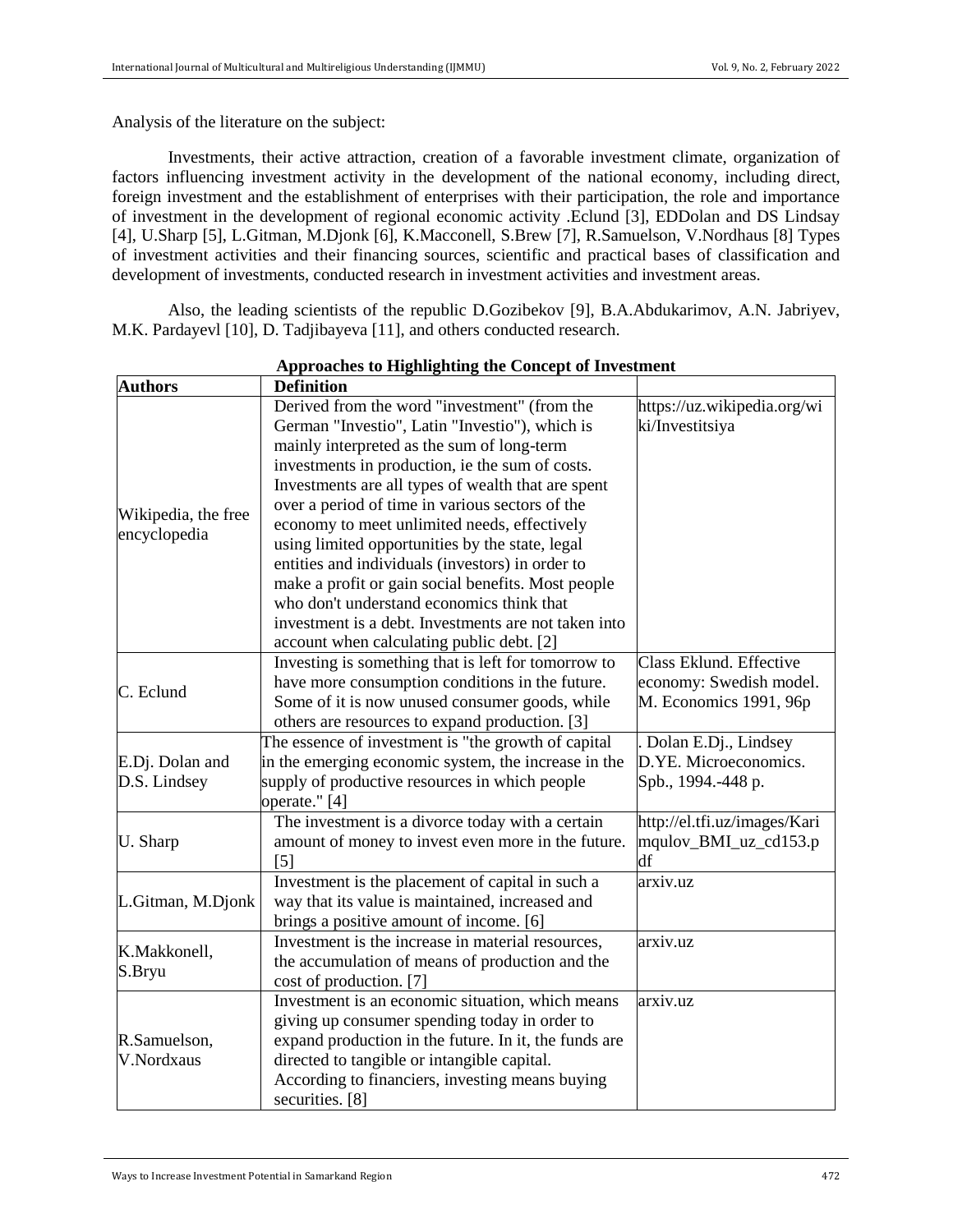| D.Gozibekov                                                                     | The essence of investment is to obtain funds from<br>clear and reliable sources, to mobilize them<br>reasonably, to maintain the value of capital, taking<br>into account the level of risk, and to achieve the<br>intended effect. [9]                                                                             | arxiv.uz                                                                                     |
|---------------------------------------------------------------------------------|---------------------------------------------------------------------------------------------------------------------------------------------------------------------------------------------------------------------------------------------------------------------------------------------------------------------|----------------------------------------------------------------------------------------------|
| B.A.Abdukarimov,<br>A.N. Jabriyev, M.K.<br>Pardayev                             | "An investment is an investment in financial<br>(monetary) or real capital. It is carried out in the form<br>of cash, credit, securities and is invested in movable,<br>immovable property, intellectual property, the right to<br>goods and other valuables, i.e. applied to all assets of<br>the enterprise. [10] | Abdukarimov B.A. etc.<br>Enterprise economics<br>$(textbook) - T$ .:<br>Science, 2005. 241b. |
| D. Tadjibayeva                                                                  | Investment means financial resources for future<br>results: expansion of production and renovation,<br>improvement of product and service quality, training<br>of qualified specialists and scientific research is<br>understood. [11]                                                                              | Tadjibayev D.<br>Economic theory<br>$(second book). - T$ .:<br>Sharq, 2003-79p               |
| The Law of the<br>Republic of<br>Uzbekistan was<br>adopted in 1998<br>2-Article | tangible and intangible benefits and rights to<br>investments in economic and other activities. [12]                                                                                                                                                                                                                | https://lex.uz/ru/docs/-<br>29905                                                            |
| The Law of the<br>Republic of<br>Uzbekistan was<br>adopted in 2019<br>3-Article | investments are material and intangible assets and<br>rights to them, including rights to intellectual<br>property, which are invested by the investor in the<br>social sphere, business, scientific and other activities<br>on the basis of risks. [13]                                                            | https://lex.uz/docs/-<br>4664142                                                             |

Based on the above, the results of theoretical research of foreign and domestic scientists on the nature of investment, we came to the following conclusion: tangible and intangible assets and rights to them, including rights to intellectual property, which are included in the objects of activity on the basis of risks.

In our view, Investment is capital that has not yet been packaged, but invested in the means of production. According to their financial form, they are assets invested in economic activities for profit.

## *Research Methodology*

In the course of our research, the methods of statistical processing, analysis, expert assessment, systematic approach, comparison, comparative analysis of the volume of investments in fixed assets in the regions of the Republic of Uzbekistan by grouping data were used.

## *Analysis and Results*

 $\overline{\phantom{a}}$ 

At present, one of the most important tasks in the field of economic development is the creation of favorable conditions for attracting foreign investment in the economy of our country, the introduction of practical mechanisms for their legal protection and further improvement of the investment climate. Therefore, for 2021-2023, 1,277 investment projects worth more than 109 trillion soums have been formed. Of this, about \$4.9 billion is foreign investment and loans.<sup>1</sup>

<sup>1</sup> <https://stat.uz/uz/rasmiy-statistika/investments>

Ways to Increase Investment Potential in Samarkand Region 473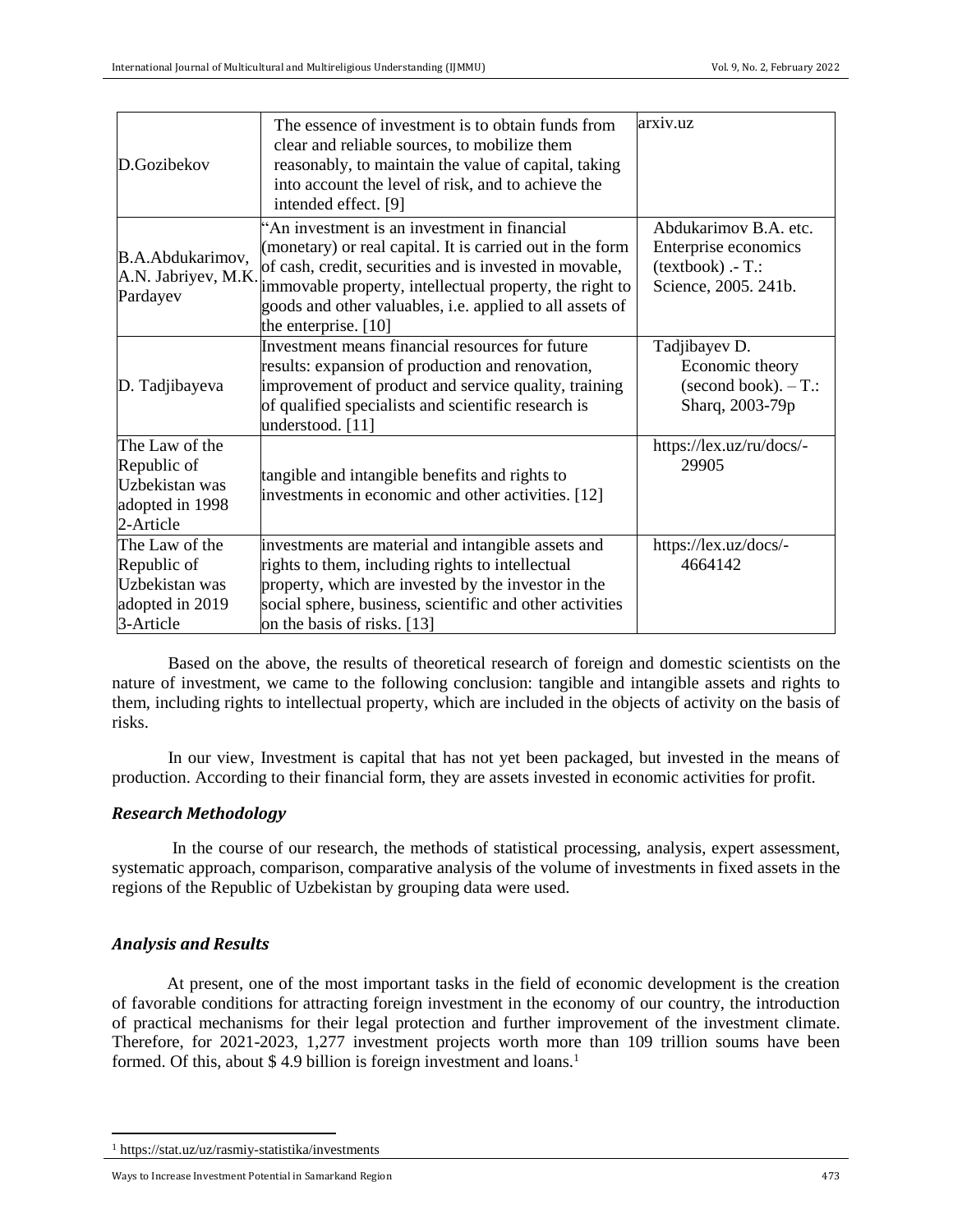Expanding the raw material base and deepening its processing in the country, increasing the production of competitive high-value-added finished products, attracting foreign direct investment and high technology in the economy, ensuring the socio-economic efficiency of investment projects, on this basis A number of measures are being taken to create jobs and accelerate the socio-economic development of the regions. In particular, according to the State Statistics Committee, as of January 1, 2021, the volume of investments in fixed assets by small enterprises and micro-firms amounted to 75.8 trillion soums. som. This is 6.3 trillion more than in the same period last year. som.

By type of economic activity, the volume of investments in fixed assets (as of January-September 2021) was 23.8% in manufacturing, 9% in agriculture, forestry and fisheries, 11.6% in wholesale and retail trade, 7% in housing construction, 1% in transportation and storage, 2.1% in total services and 40% in other activities<sup>2</sup>.

On February 25, 2020, the 101st resolution of the governor of Samarkand region on the implementation of the regional investment program for 2020-2022 was adopted. According to the press service of the Department of Investment and Foreign Trade of the region, Samarkand will receive 5.5 trillion soums in 2020. A total of 1,248 investment projects were implemented and 12,058 new jobs were created. In particular: 3.0 trillion soums for 325 industrial projects. 5,417 new jobs were invested in the amount of KGS;

1.2 trillion for 423 projects in the field of services. 3,665 new jobs were invested in the amount of KGS;

1.3 billion soums for 500 projects in agriculture soms were invested and 2,976 new jobs were created.

On October 2, 2020, the Action Strategy adopted an order of the governor of Samarkand region aimed at implementing the tasks of improving the system of state and society building and systematically and effectively organizing the promotion of investment and economic potential of the region to foreign partners.

According to the order (www.invest.gov.uz) "Investment Portal" was created. To this end, the Investment and Foreign Trade Department has attached staff responsible for providing reliable data.

In assessing the innovative potential of the regions, along with the innovative potential of the region, its economic growth, indicators that determine the policy of the state in the development of the region and important ways to attract investment in the region are used.

According to the State Statistics Committee of the Republic of Uzbekistan, the investments in fixed assets by regions (growth rate, in%) by regions show the following indicators (Table 1).

|                               | $2019$ -year | $2020$ -year | 2021-year january-september |
|-------------------------------|--------------|--------------|-----------------------------|
| <b>Republic of Uzbekistan</b> | 138,1        | 95,6         | 105,0                       |
| The Republic of               | 100,3        | 69,9         | 100,6                       |
| Karakalpakstan                |              |              |                             |
| Regions:                      |              |              |                             |
| Andijan                       | 113,7        | 110,6        | 111,5                       |
| <b>Bukhara</b>                | 60,6         | 104,7        | 125,1                       |
| Jizzakh                       | 158,1        | 147,4        | 98,2                        |
| Kashkadaryao                  | 112,4        | 76,5         | 67,9                        |
| Navai                         | 188,0        | 77,1         | 84,7                        |
| Namangan                      | 178,1        | 88,0         | 102,9                       |
| Samarkand                     | 131,4        | 128,8        | 119,4                       |

**Table 1**: **Decreased Investments in Fixed Assets (Growth Rate, In %)** 

<sup>2</sup> https://stat.uz/uz/rasmiy-statistika/investments

 $\overline{a}$ 

Ways to Increase Investment Potential in Samarkand Region 474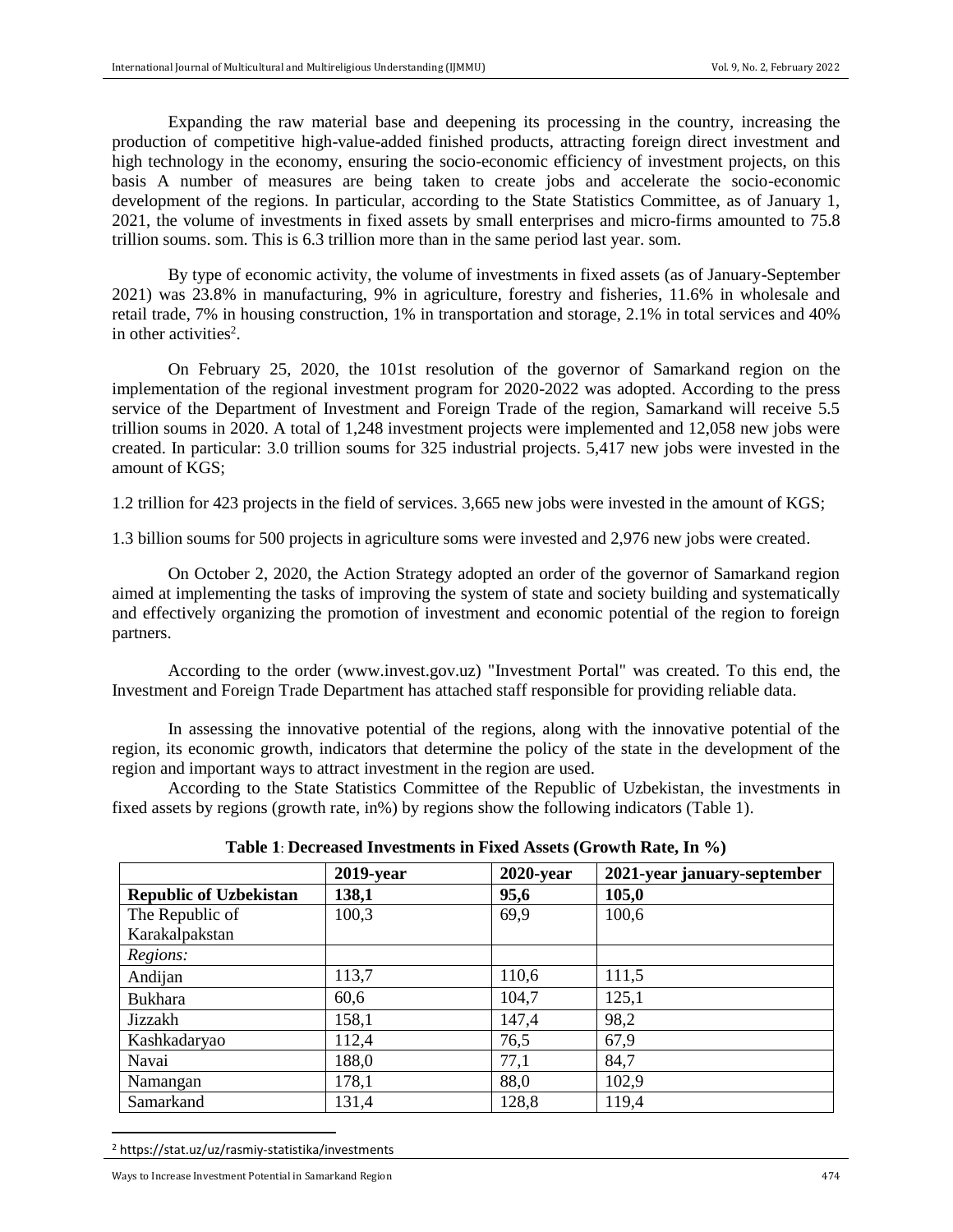| Surkhandarya  | 164,2 | 77,4  | 124,2 |
|---------------|-------|-------|-------|
| Syrdarya      | 131,0 | 111,2 | 100,4 |
| Tashkent      | 139,9 | 92,2  | 117,8 |
| Fergana       | 145,9 | 113,5 | 103,1 |
| Khorezm       | 111,7 | 92,7  | 135,2 |
| Tashkent city | 138,2 | 108,6 | 119,1 |

As can be seen from the table, among the regions in Samarkand in January-September 2021, the ratio of investments in fixed assets amounted to 119.4%, which is second only to Khorezm and Surkhandarya regions.

During the visit of the President of the Republic of Uzbekistan Sh.M.Mirziyoyev to Samarkand region on April 15-16, 2021, as a result of the implementation of projects worth 30 trillion 450 billion soums for the development of new industries, services and agriculture in the region in 2021-2022 jobs were created. In order to further develop industrial production in the region, practical work is being carried out to establish branches of the Urgut Free Economic Zone and transform each district into a zone of modern specialized innovations and investments. Investments in fixed assets in Samarkand region in January-September 2021 amounted to a total of 12 170.8 billion soums. som. (Table 2) We can see their share by districts in the table below.

| $N_2$            | <b>Regions:</b>      | Percentage by region (percent): |
|------------------|----------------------|---------------------------------|
| 1.               | Samarkand city       | 37.1                            |
| 2.               | Kattakurgan ditrict  | 4.0                             |
| 3.               | Akdarya district     | 2.7                             |
| $\overline{4}$ . | Bulungur district    | 2.4                             |
| 5.               | Jomboy district      | 2.1                             |
| 6.               | Ishtikhon district   | 2.7                             |
| 7.               | Kattakurgan district | 2.0                             |
| 8.               | Kushrabat district   | 5.0                             |
| 9.               | Narpay district      | 1.8                             |
| 10.              | Payarik district     | 2.7                             |
| 11.              | Pastdargam district  | 5.9                             |
| 12.              | Pakhtachi district   | 3.1                             |
| 13.              | Samarkand district   | 15.5                            |
| 14.              | Nurabad district     | 4.0                             |
| 15.              | Urgut district       | 5.2                             |
| 16.              | Taylak district      | 3.7                             |

**Table 2: Investments in fixed assets in Samarkand region January-September 2021**

The table above shows that in Samarkand region (37.1) and Samarkand district (15.5) the amount of investment in fixed assets is higher than in other districts. But in the rest of the region, these figures are almost below average. This indicates the need to increase the amount of investments in fixed assets in these regions as well.

#### *Conclusion and Suggestions*

In our opinion, today we need to do the following to attract investment to the region:

First, the improvement of the banking and credit system.